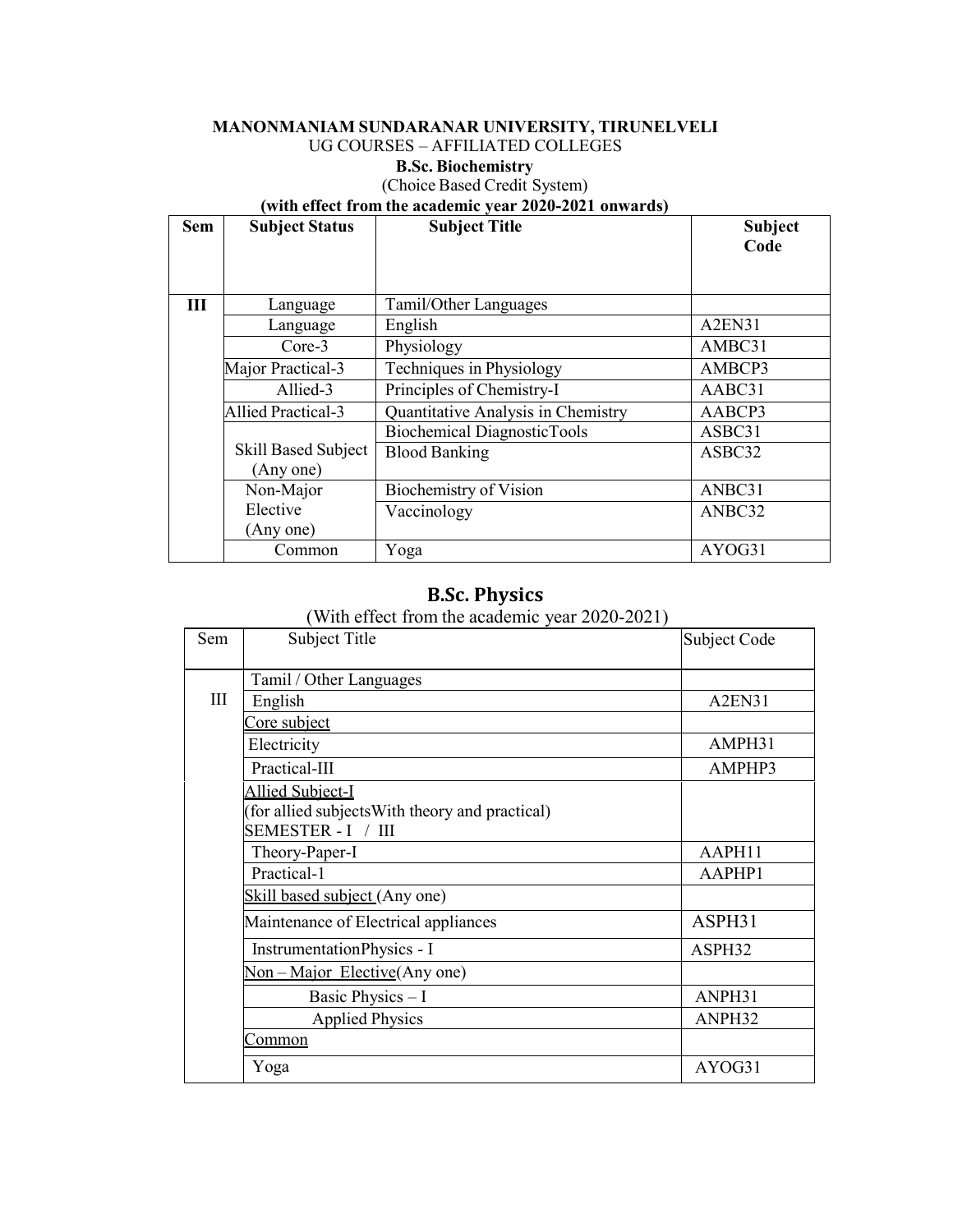|            | Language                       | Tamil/Other Language                                     |        |
|------------|--------------------------------|----------------------------------------------------------|--------|
| <b>Sem</b> | Language                       | English                                                  | A2EN31 |
| Ш          | Core                           | Developmental Zoology                                    | AMZO31 |
|            | Major Practical-III            | Developmental Zoology                                    | AMZOP3 |
|            |                                | Cell Biology, Genetics and<br>Biotechnology              | AAZO11 |
|            | II-Allied-I<br>(Any one)       | <b>Industrial Fish and Fisheries-</b><br>Biology of Fish | AAIF11 |
|            | <b>II-Allied Practical- I</b>  | Cell Biology, Genetics and<br>Biotechnology              | AAZOP1 |
|            |                                | <b>IndustrialFish and Fisheries-</b><br>Biology of Fish  | AAIFP1 |
|            | Skill Based- Core              | Home Aquarium                                            | ASZO31 |
|            | (Any one)                      | <b>Nutrition and Dietetics</b>                           | ASZO32 |
|            | Non-Major Elective Bee Keeping |                                                          | ANZO31 |
|            | (Any one)                      | Clinical Biology                                         | ANZO32 |
|            | Common                         | Yoga                                                     | AYOG31 |

**B.Sc Zoology (with effect from the academic year 2020-2021 onwards)**

# **B.Sc Microbiology (CBCS)**

#### **(For those who joined the course from the academic year 2020-2021)**

| <b>Semester</b> | <b>Subject Status</b>      | <b>Subject Title</b>                 | Subject<br>Code                 |
|-----------------|----------------------------|--------------------------------------|---------------------------------|
| Ш               | Language                   | Tamil / Other Language               |                                 |
|                 | Language                   | English                              | A <sub>2</sub> EN <sub>31</sub> |
|                 | $Core - III$<br>Major      | Fundamentals of Immunology           | AMMI31                          |
|                 | Major Practical<br>- III   | Lab in Fundamentals of<br>Immunology | AMMIP3                          |
|                 | Allied-III                 | Molecular Biology                    | AAMI31                          |
|                 | Allied practical<br>$-III$ | Lab in Molecular Biology             | AAMIP3                          |
|                 | Skilled based<br>core      | Medical Lab Technology               | ASMI31                          |
|                 | (Any one)                  | Clinical Biochemistry                | ASMI32                          |
|                 | Non Major<br>Elective      | General Microbiology                 | ANMI31                          |
|                 | (Any one)                  | Applied Food Microbiology            | ANMI32                          |
|                 | Common                     | Yoga                                 | AYOG31                          |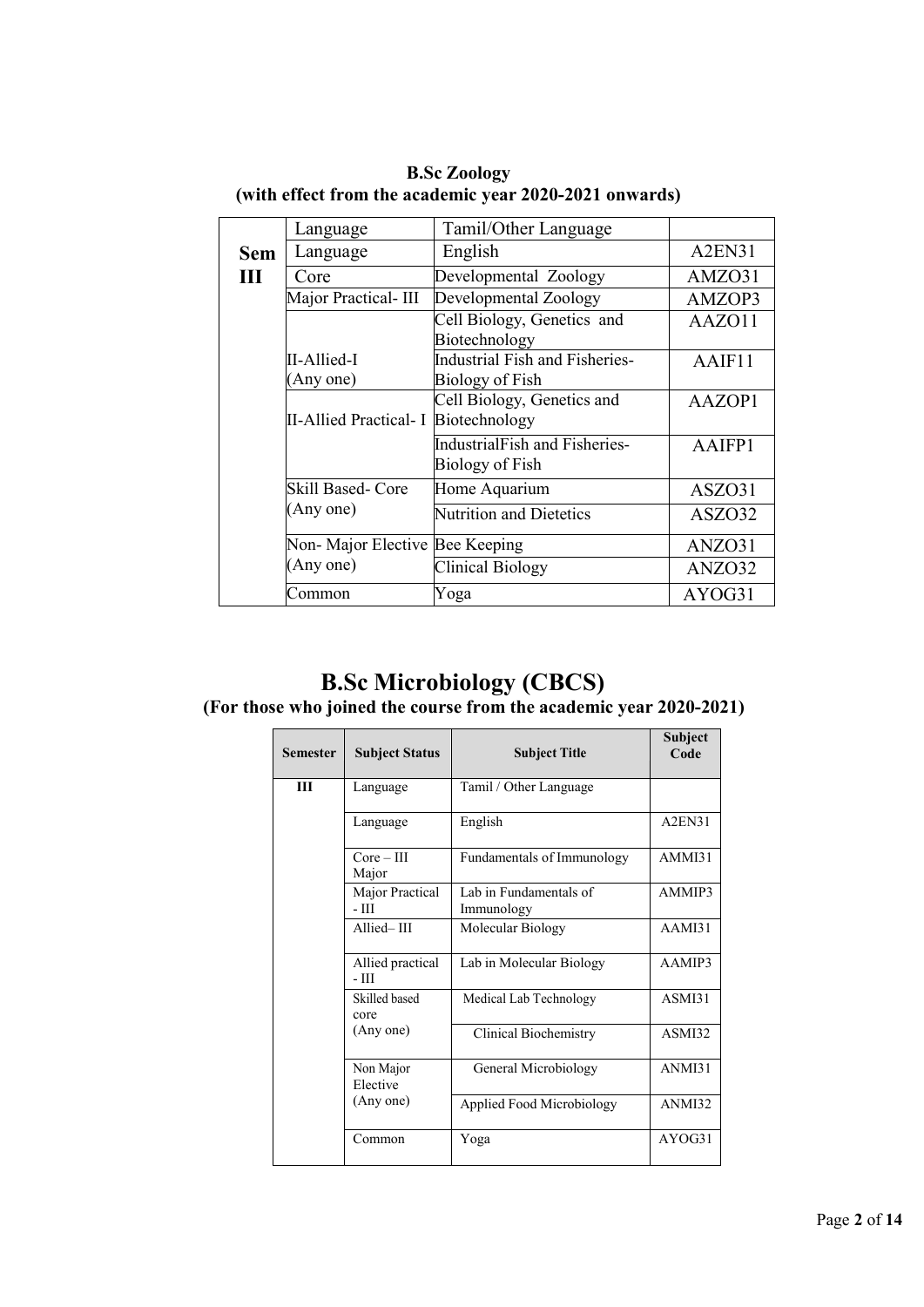|                | SEIVISTER III                          |        |
|----------------|----------------------------------------|--------|
| SL.            | <b>COMPONENTS</b>                      |        |
|                | <b>PART III CORE SUBJECTS</b>          |        |
| 1.             | <b>Computer Oriented Numerical</b>     | AMCT31 |
|                | Methods                                |        |
| 2.             | Object Oriented Programmingwith        | AMCT32 |
|                | $C++$                                  |        |
| 3 <sub>1</sub> | Object Oriented Programmingwith        | AMCTP3 |
|                | $C++$ - LAB                            |        |
|                | <b>ALLIED SUBJECTS - 1</b>             |        |
| 4.             | Data Structure                         | AACT31 |
| 5.             | Data Structure – LAB                   | AACTP3 |
|                | Skill Based Core Subject - I           |        |
| 6.             | <b>DTP</b>                             | ASCT31 |
|                | $Non-Major$ Elective – I               |        |
|                | Other than B.Sc(IT) & B.Sc. (CIT)      |        |
| 7.             | Introduction to Information Technology | ANCT31 |
|                | Common                                 |        |
| 8.             | Yoga                                   | AYOG31 |

#### **B.Sc. Computer & Information Technology SEMSTER III**

#### **B.Sc. INFORMATION TECHNOLOGY SEMSTER III**

| SL.              | <b>COMPONENTS</b>                       |        |
|------------------|-----------------------------------------|--------|
|                  | <b>PART III CORE SUBJECTS</b>           |        |
| 1.               | Numerical Method and Operation Research | AMIT31 |
| 2.               | Object Oriented Programming with C++    | AMIT32 |
| 3.               | Oriented Programmingwith C++ - LAB      | AMITP3 |
|                  | <b>ALLIED SUBJECTS - 1</b>              |        |
| $\overline{4}$ . | Data Structure                          | AAIT31 |
| 5.               | Data Structure - LAB                    | AAITP3 |
|                  | Skill Based Core Subject - I            |        |
| 6.               | <b>DTP</b>                              | ASIT31 |
|                  | $Non-Major$ Elective – I                |        |
|                  | Other than B.Sc. (IT) & B.Sc. (CIT)     |        |
| 7.               | Introduction to Information Technology  | ANIT31 |
|                  | Common                                  |        |
| 8.               | Yoga                                    | AYOG31 |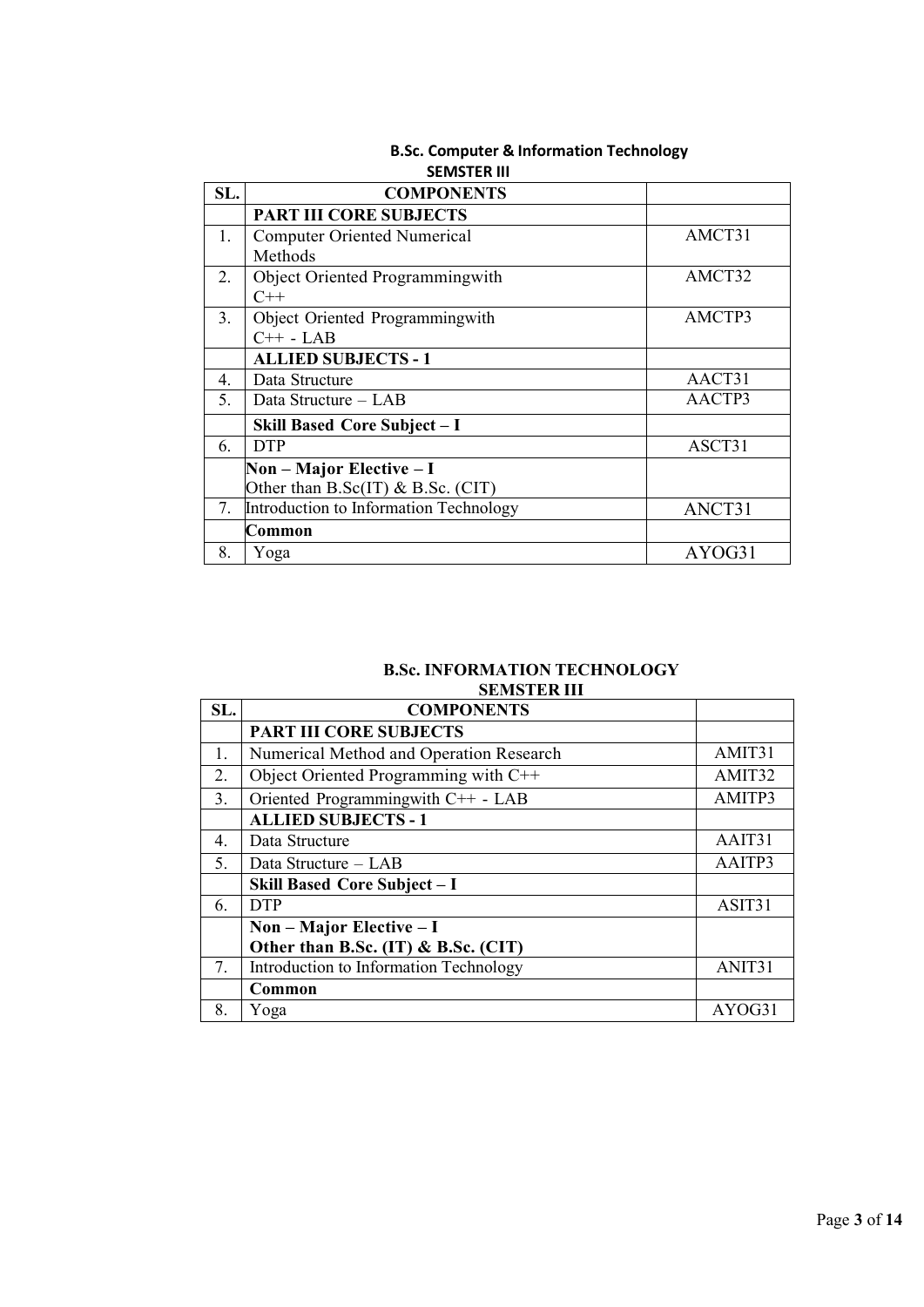#### **B.Sc., GEOLOGY – 2020-2021 (For those who joined the course from the academic year 2020-2021 onwards)**

| <b>Sem</b> | Subject<br><b>Status</b>      | <b>Subject Title</b>               | <b>Sub Code</b> |
|------------|-------------------------------|------------------------------------|-----------------|
| Ш          | Language                      | Tamil / Other Languages            |                 |
|            | Language                      | English                            | A2EN31          |
|            | Core-Theory                   | Crystallography                    | AMGE31          |
|            | Major<br>Practical-III        | Practical– Crystallography         | AMGEP3          |
|            | Allied-III<br>${Sem I / III}$ | Physics                            | AAPH11          |
|            | Allied<br>Practical-III       | Practical-Physics                  | AAPHP1          |
|            | Skill based -<br>Core I       | Stratigraphy and Indian<br>Geology | ASGE31          |
|            | (Any one)                     | Gemology                           | ASGE32          |
|            | Non-Major<br>Elective-I       | Climatology                        | ANGE31          |
|            | (Any one)                     | <b>Fundamentals of Geology</b>     | ANGE32          |
|            | Common                        | Yoga                               | AYOG31          |

#### B.Sc. - Statistics

| Sem. | Course<br><b>Status</b>   | Course Title                      |        |
|------|---------------------------|-----------------------------------|--------|
|      | Language                  | Tamil / Other Languages           |        |
|      | Language                  | English                           | A2EN31 |
|      | Core                      | <b>Statistical Distributions</b>  | AMSS31 |
|      | Core                      | Probability Theory                | AMSS32 |
|      | Major<br>Practical -<br>Ш | <b>Statistics Practical - III</b> | AMSSP3 |
| Ш    | Allied-III                | Mathematics - II                  | AASS31 |
|      | Skilled<br>Based<br>Core  | Mathematical Computations using R | ASSS31 |
|      | Non-Major<br>Elective     | Elements of Statistics - I        | ANSS31 |
|      | Common                    | Yoga                              | AYOG31 |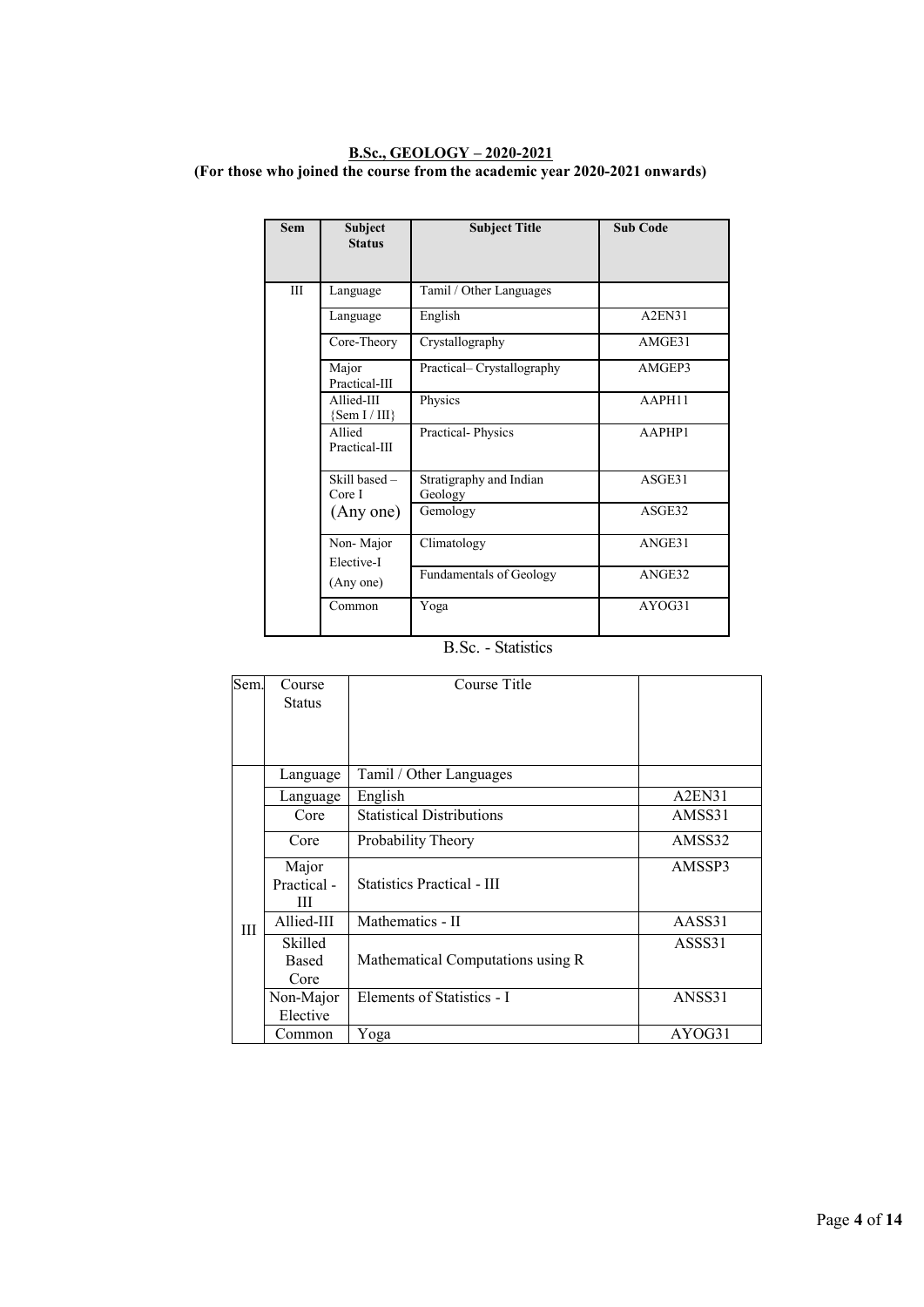## **B.Sc. PHYSICAL EDUCATION**

with effect from the academic year 2020-2021 onwards

|                    | <b>SEMESTER III</b>                   |                                 |
|--------------------|---------------------------------------|---------------------------------|
| Core/Allied        | <b>Title</b>                          | <b>Subject</b>                  |
|                    |                                       | Code                            |
| Language           | Tamil                                 |                                 |
| Language           | English                               | A <sub>2</sub> EN <sub>31</sub> |
| Core V             | Methods in Physical Education         | AMPE31                          |
| Core Practical III | Badminton, Ball Badminton & Tennis    | AMPEP3                          |
|                    |                                       |                                 |
| Allied III         | Theories of Games-II (Badminton, Ball | AAPE31                          |
|                    | Badminton & Tennis)                   |                                 |
| Skill Based Core I | Principles of Sports Training         | ASPE31                          |
| Non Major          | Principles of Physical Literacy       | ANPE31                          |
| Elective I         |                                       |                                 |
| Common             | Yoga                                  | AYOG31                          |

## **B.Sc. FOOD SCIENCE & NUTRITION**

with effect from the academic year 2020-2021 onwards

|      |                                    |                                        | <b>Subject Code</b> |
|------|------------------------------------|----------------------------------------|---------------------|
| Sem. | <b>Subject Status</b>              | Subject<br><b>Title</b>                |                     |
|      | Language                           | Tamil/Other Language                   |                     |
|      | Language                           | English                                | A2EN31              |
|      | Core-Paper V                       | Essentials of<br>Macronutrients        | AMFN31              |
|      | Core<br>Practical - III            | <b>Essentials of</b><br>Macronutrients | AMFNP3              |
|      | Allied - II -<br>Paper III         | <b>Family Resource</b><br>Management-I | AAFN31              |
| III  | Allied<br>Practical - III          | <b>Family Resource</b><br>Management-I | AAFNP3              |
|      | <b>Skill Based</b><br>core paper I | Food Processing and<br>Preservation    | ASFN31              |
|      | Non-Major<br>Elective-I            | <b>Food Preservation</b><br>Techniques | ANFN31              |
|      | (Any one)                          | Diet Therapy-I                         | ANFN32              |
|      | Common                             | Yoga                                   | AYOG31              |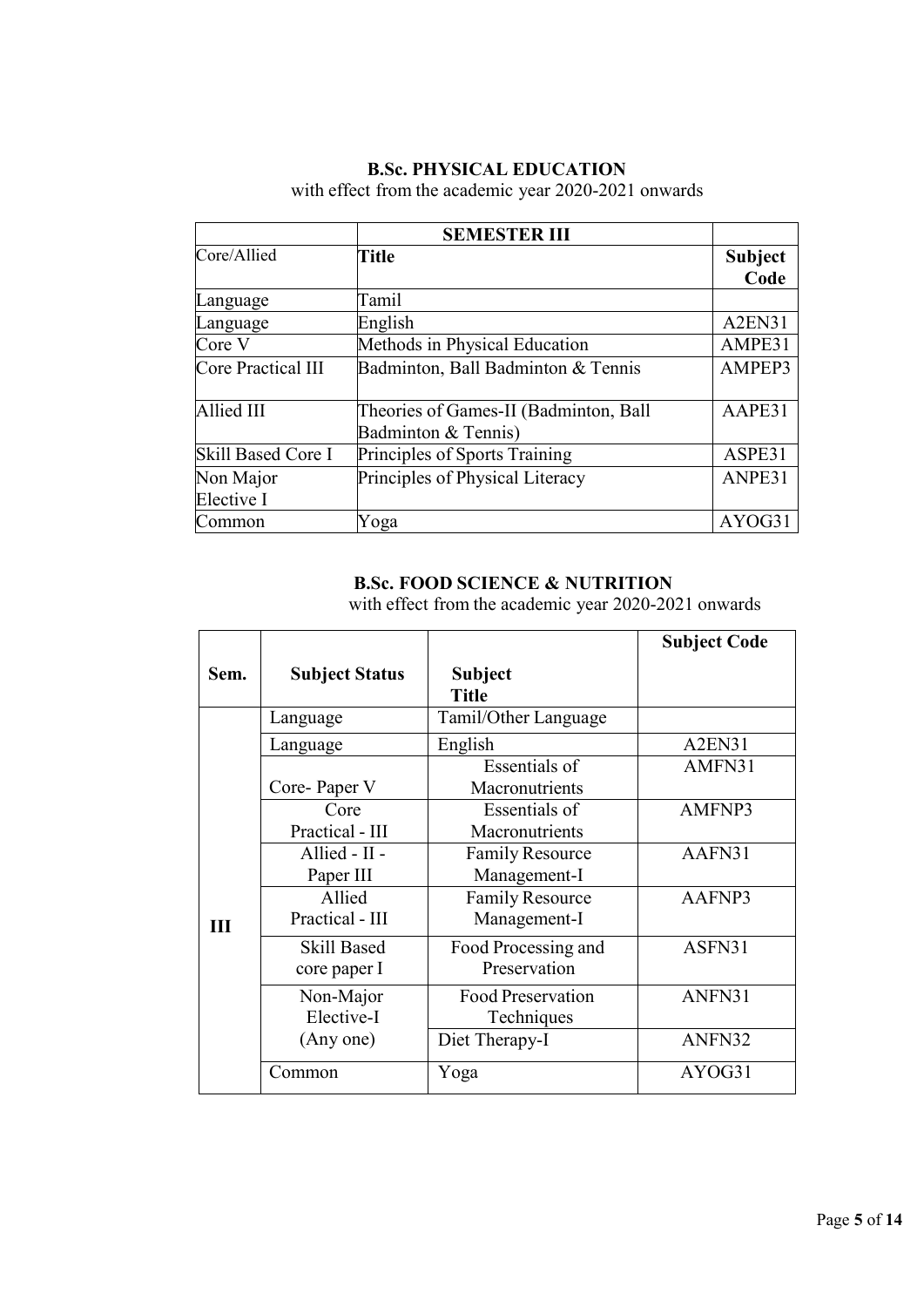## **B.Sc. NUTRITION & DIETETICS (Choice Based Credit System) (with effect from the academic year 2020-2021 onwards)**

| Se  | <b>Subject Status</b> | <b>Subject College</b>       |                                 |
|-----|-----------------------|------------------------------|---------------------------------|
| m   |                       |                              |                                 |
| III | Language              | Tamil/Other Languages        |                                 |
|     | Language              | English                      | A <sub>2</sub> EN <sub>31</sub> |
|     | $Core-$               | Nutrition Through Life Cycle | AMND31                          |
|     | Paper V               |                              |                                 |
|     | Major Practical III   | Nutrition Through Life Cycle | AMNDP3                          |
|     | Allied - II           | Food Microbiology            | AAND31                          |
|     | Allied                | Food Microbiology            | AANDP3                          |
|     | Practical II          |                              |                                 |
|     | Skill Based-I Core    | Food service Management- I   | ASND31                          |
|     | Non-Major Elective    | Principles<br>of             | ANND31                          |
|     | $-I$ (Any one)        | <b>Interior Decoration</b>   |                                 |
|     |                       | Food Microbiology            | ANND32                          |
|     | Common                | Yoga                         | AYOG31                          |

### **B.Sc. Hotel Management and Catering Science** (Choice Based Credit System) (With effect from the academic year 2020-2021 onwards)

|      |                             | <b>Subject Title</b>                      | <b>Subject</b> |
|------|-----------------------------|-------------------------------------------|----------------|
| Sem. | <b>Subject</b>              |                                           | Code           |
|      | <b>Status</b>               |                                           |                |
|      | Core                        | <b>Food Production and Patisserie-III</b> | AMHM31         |
|      |                             |                                           |                |
|      | Core                        | Front Office Operation                    | AMHM32         |
| III  | Core                        | Hotel Engineering                         | AMHM33         |
|      | Major Practical-III         | Food Production and Patisserie-III        | AMHMP3         |
|      |                             |                                           |                |
|      | Allied - III                | Food & Beverage service-I                 | AAHM31         |
|      | <b>Allied Practical-III</b> | Food & Beverage service-I                 | AAHMP3         |
|      | <b>Skilled Based</b>        | Principles of Tourism                     | ASHM31         |
|      | Core - Theory               | management                                |                |
|      | Non-Major                   | Hospitality Management - I                | ANHM31         |
|      | Elective                    | Bakery and Confectionery-I                | ANHM32         |
|      | (Any one)                   |                                           |                |
|      | Common                      | Yoga                                      | AYOG31         |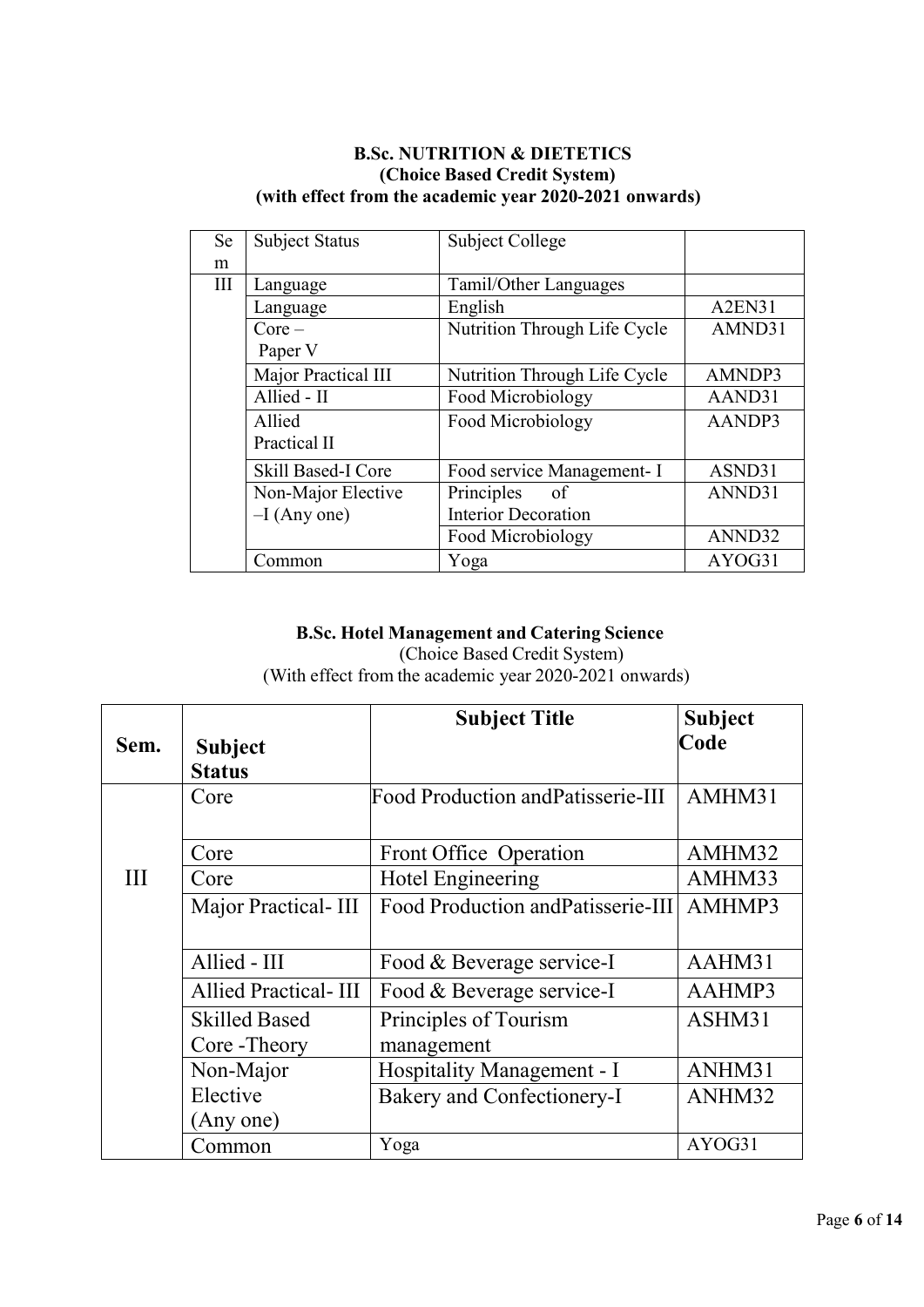# **B.Sc Software Engineering**

|                | <b>Subject Status</b>         | <b>Subject Title</b>            | <b>Sub Code</b> |
|----------------|-------------------------------|---------------------------------|-----------------|
| <b>Sem</b>     |                               |                                 |                 |
|                | Core                          | Java Programming                | AMSE31          |
|                | Core                          | Software Engineering            | AMSE32          |
|                | Major Practical-III           | Java Programming                | AMSEP3          |
|                | Allied -III                   | <b>Scripting Languages</b>      | AASE31          |
|                | <b>Allied Practical - III</b> | <b>Scripting Languages</b>      | AASEP3          |
|                | Skill Based I Core            | <b>Computer Architecture</b>    | ASSE31          |
| $\mathbf{III}$ | Non-Major Elective            | Fundamentals of Internet ANSE31 |                 |
|                | (Any one)                     | and Emerging Technologies       |                 |
|                |                               | Basic Programming Design ANSE32 |                 |
|                | Common                        | Yoga                            | AYOG31          |

(Choice Based Credit System) (With effect from the academic year 2020-2021 onwards)

## **B.Sc. Visual Communication (CBCS)** (Effective from the academic year (2020-2021)

| <b>Sem</b> | <b>Subject Status</b> | <b>Subject Title</b>           | <b>Subject</b><br>Code |
|------------|-----------------------|--------------------------------|------------------------|
| Ш          | Language              | Tamil/OtherLanguage            |                        |
|            | Language              | English                        | A2EN31                 |
|            | $Core-5$              | Photography                    | AMVC31                 |
|            | MajorPractical-III    | Photography                    | AMVCP3                 |
|            | Allied-III            | Advertising & Public Relations | AAVC31                 |
|            | AlliedPractical-III   | Advertisement $& PR$ Writing   | AAVCP3                 |
|            | SkilledBasedCore-I    | Audiography                    | ASVC31                 |
|            | Non-MajorElective-I   | JournalismSkills               | ANVC31                 |
|            | Common                | Yoga                           | AYOG31                 |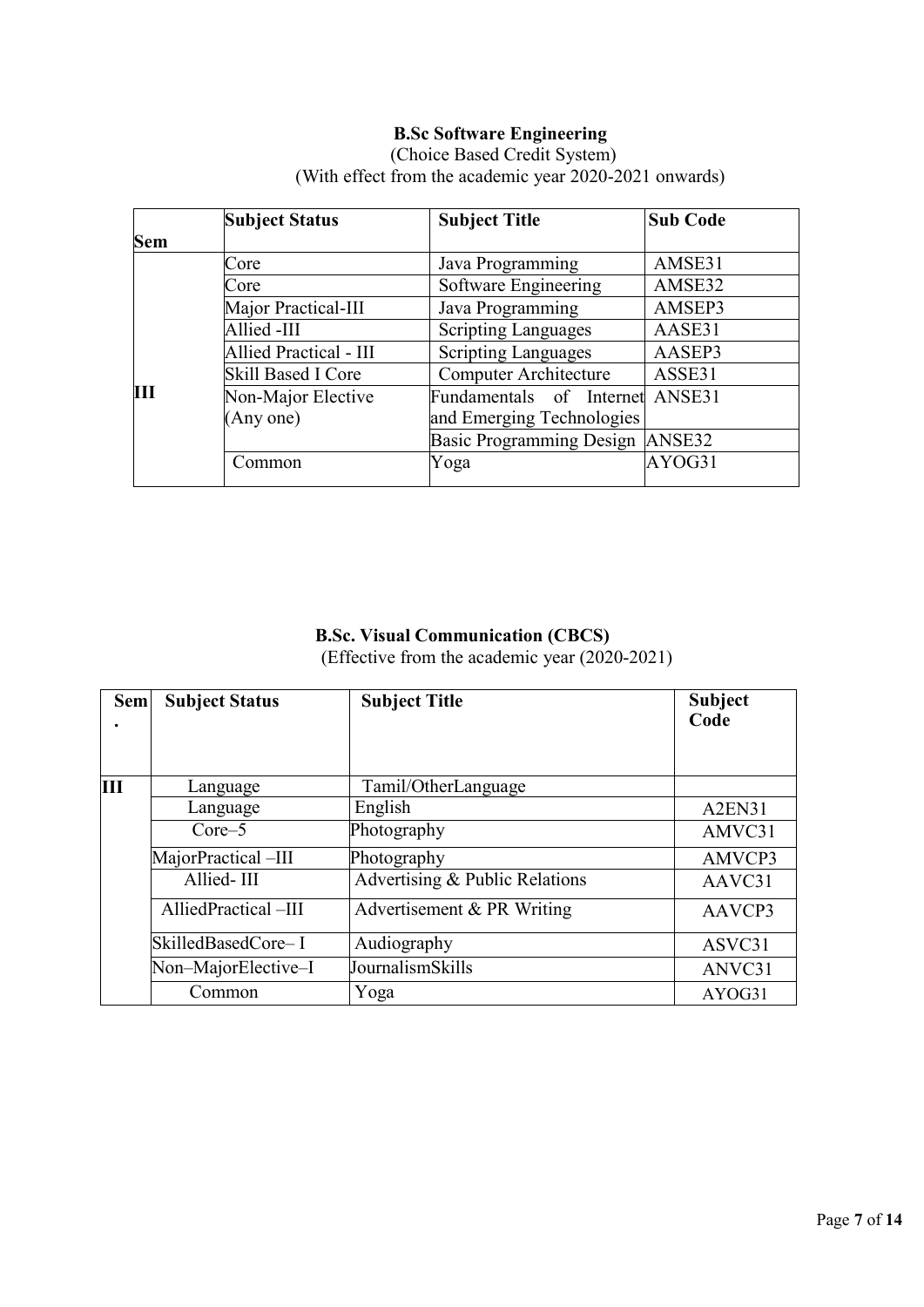## B.SC. BIOTECHNOLOGY (Choice Based Credit System) (with effect from the academic year 2020-2021 onwards)

| <b>Sem</b> | Subjectstatus                          | <b>Subject</b><br><b>Title</b>               | <b>Subject Code</b>             |
|------------|----------------------------------------|----------------------------------------------|---------------------------------|
| III        | anguage                                | Tamil/ other languages                       |                                 |
|            | anguage                                | English                                      | A <sub>2</sub> EN <sub>31</sub> |
|            | $Core-5$                               | Microbiology                                 | AMBT31                          |
|            |                                        | Major practical-III Lab in Microbiology      | AMBTP3                          |
|            | Allied III                             | <b>Biophysics</b>                            | AABT31                          |
|            | Allied practical III Lab in Biophysics |                                              | AABTP3                          |
|            | Skill based core-I<br>-ANY ONE -       | <b>Clinical Biochemistry</b>                 | ASBT31                          |
|            |                                        | Industrial Biotechnology                     | ASBT32                          |
|            | - ANY ONE-                             | Non major elective Nutritional biotechnology | ANBT31                          |
|            |                                        | Vector borne diseases                        | ANBT32                          |
|            | Common                                 | Yoga                                         | AYOG31                          |

B.Sc. Botany (with effect from the academic year 2020 to 2021 onwards)

| Sem. | <b>SubjectStatus</b>                       | <b>Subject Title</b>                                  | <b>Subject Code</b> |
|------|--------------------------------------------|-------------------------------------------------------|---------------------|
|      |                                            |                                                       |                     |
|      | anguage                                    | Tamil                                                 |                     |
| Ш    | Language                                   | English                                               | A2EN31              |
|      | Core III                                   | Fungi, Plant Pathology and                            | AMBO31              |
|      |                                            | Lichenology                                           |                     |
|      | Major Practical III                        | Fungi, Plant Pathology and<br>Lichenology - Practical | AMBOP3              |
|      | Allied - II Paper I<br>$\{Sem - I / III\}$ |                                                       | AABO11              |
|      | <b>Allied Practical II</b>                 | Practical                                             | AABOP1              |
|      | <b>Skill Based</b>                         | Mushroom Culture Technology                           | ASBO31              |
|      |                                            | Organic Farming                                       | ASBO32              |
|      | Non-Major Elective I                       | Gardening and Garden Management                       | ANBO31              |
|      |                                            | Herbal Medicine                                       | ANBO32              |
|      | Common                                     | Yoga                                                  | AYOG31              |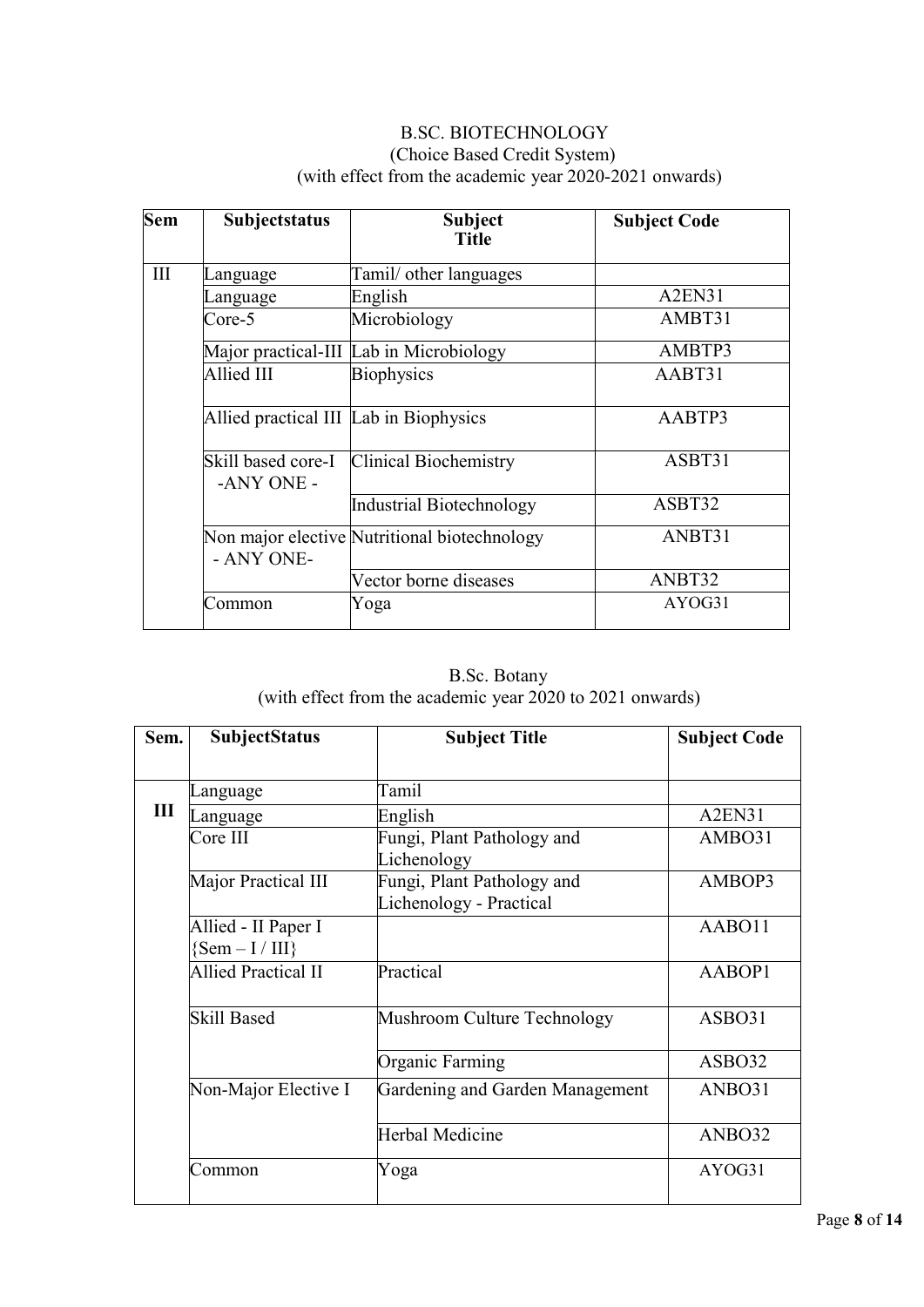| <b>SEM</b> | <b>SUBJECT STATUS</b>                        | <b>SUBJECT TITLE</b>                   | <b>Subject</b><br>Code |
|------------|----------------------------------------------|----------------------------------------|------------------------|
| Ш          | Language                                     | <b>Tamil/Other Languages</b>           |                        |
|            | Language                                     | English                                | A2EN31                 |
|            | $Core - Paper V$                             | Organic Chemistry $-I$                 | AMCH31                 |
|            | Major Practical III                          | Inorganic Qualitative<br>Analysis      | AMCHP3                 |
|            | $\text{Allied} - \text{II}$<br>${Sem-I/III}$ | Allied Chemistry - I                   | AACH11                 |
|            | Allied Practical II                          | <b>Allied Chemistry</b><br>Practical-I | AACHP1                 |
|            | <b>Skilled Based-I Core</b><br>ANY ONE -     | Agro Chemistry                         | ASCH31                 |
|            |                                              | Food Chemistry                         | ASCH32                 |
|            | Non-Major Elective -I                        | Food Science                           | ANCH31                 |
|            | ANY ONE -                                    | Water Management                       | ANCH32                 |
|            | Common                                       | Yoga                                   | AYOG31                 |

**B.Sc. Chemistry (with effect from the academic year 2020-21 onwards)**

#### **B.C.A.**

(with effect from the academic year 2020 - 2021 onwards)

| <b>Sem</b> | <b>Subject Status</b>             | <b>Subject Title</b>                         | <b>Sub Code</b> |
|------------|-----------------------------------|----------------------------------------------|-----------------|
|            | Core                              | Java Programming                             | AMCA31          |
|            | Core                              | Financial accounting                         | AMCA32          |
| III        | Core                              | Introduction to Internet with<br><b>HTML</b> | AMCA33          |
|            | Major<br>Practical III            | Java Programming Lab                         | AMCAP3          |
|            | Allied - III                      | Data Structure                               | AACA31          |
|            | Allied<br>Practical III           | Data Structure LAB                           | AACAP3          |
|            | <b>Skill based Core</b><br>Theory | Programming with PHP and<br><b>MySQL</b>     | ASCA31          |
|            | Non major elective                | Introduction to IT                           | ANCA31          |
|            | ANY ONE -                         | Introduction to Computers                    | ANCA32          |
|            | Common                            | Yoga                                         | AYOG31          |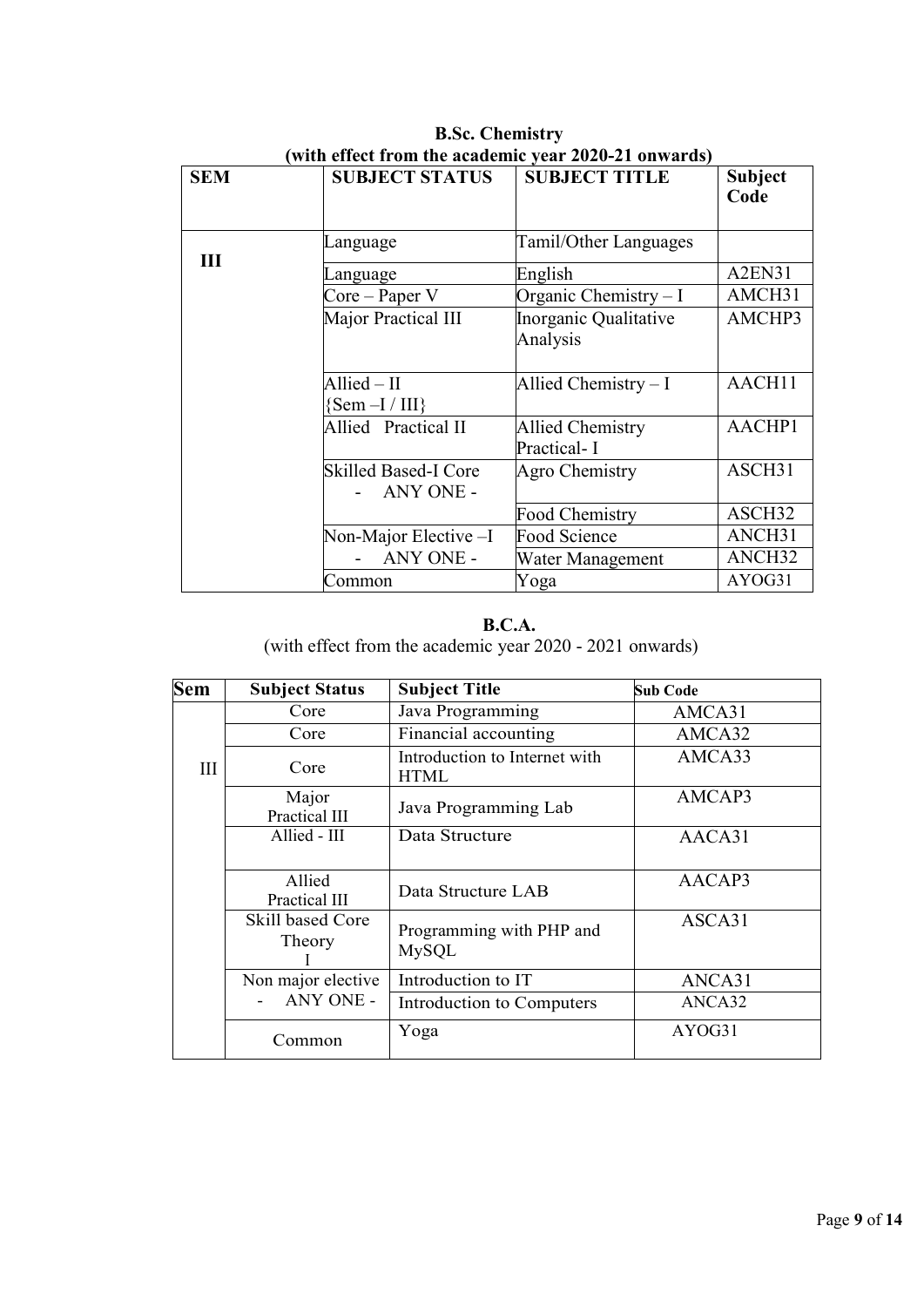### Course structure for **B.Sc. COSTUME DESIGN &FASHION DESIGN** (with effect from the academic year 2020 – 2021 onwards)

| Sem. | Sub Status            | Subject Title                         | <b>Sub Code</b> |
|------|-----------------------|---------------------------------------|-----------------|
|      |                       |                                       |                 |
|      |                       |                                       |                 |
|      |                       |                                       |                 |
|      |                       |                                       |                 |
| III  | Core - III            | <b>Fashion Apparel Merchandising</b>  | AMCF31          |
|      |                       |                                       |                 |
|      | Core - IV             | <b>History of Costume</b>             | AMCF32          |
|      | Core - V              | Fabric structure and Design           | AMCF33          |
|      | Core                  | Construction of women's wear          | AMCFP3          |
|      | Practical - III       |                                       |                 |
|      | Allied - III          | Apparel Export Trade                  | AACF31          |
|      |                       | Documentation                         |                 |
|      | Allied Practical- III | Surface Embellishment                 | AACFP3          |
|      | <b>Skill Based</b>    | <b>Embroidery and Surface working</b> | ASCF31          |
|      | $Core-I$              | Costume Development                   | ASCF32          |
|      | ANY ONE-              |                                       |                 |
|      | Non - Major           | <b>Embroidery and Surface</b>         | ANCF31          |
|      | Elective-I            | working                               |                 |
|      |                       | <b>ANY ONE - Fashion Concept</b>      | ANCF32          |
|      | Common                | Yoga                                  | AYOG31          |

## **B.Sc. FASHION DESIGNING AND APPAREL MAKING (Choice Based credit System)**

## (with effect from the academic year 2020 – 2021 onwards)

| <b>Se</b><br>m | Subject status                | Subject Title                                         | <b>Subject Code</b> |
|----------------|-------------------------------|-------------------------------------------------------|---------------------|
|                | III Core - III                | Fabric structure and Design                           | AMFD31              |
|                | Core - IV                     | <b>Fashion Designing</b>                              | AMFD32              |
|                | Core - V                      | Fashion and clothing psychology                       | AMFD33              |
|                | Core Practical-III            | Designing and Construction of<br>women's wear         | AMFDP3              |
|                | Allied - III                  | Computer in the Garment<br>Industry                   | AAFD31              |
|                | <b>Allied Practical - III</b> | <b>Basic Illustration</b>                             | AAFDP3              |
|                | Skill Based Core - I          | <b>Textile Processing</b>                             | ASFD31              |
|                | ANY ONE -                     | Non-Major Elective – I Embroidery and Surface working | ANFD31              |
|                |                               | <b>Fashion Concept</b>                                | ANFD32              |
|                | Common                        | Yoga                                                  | AYOG31              |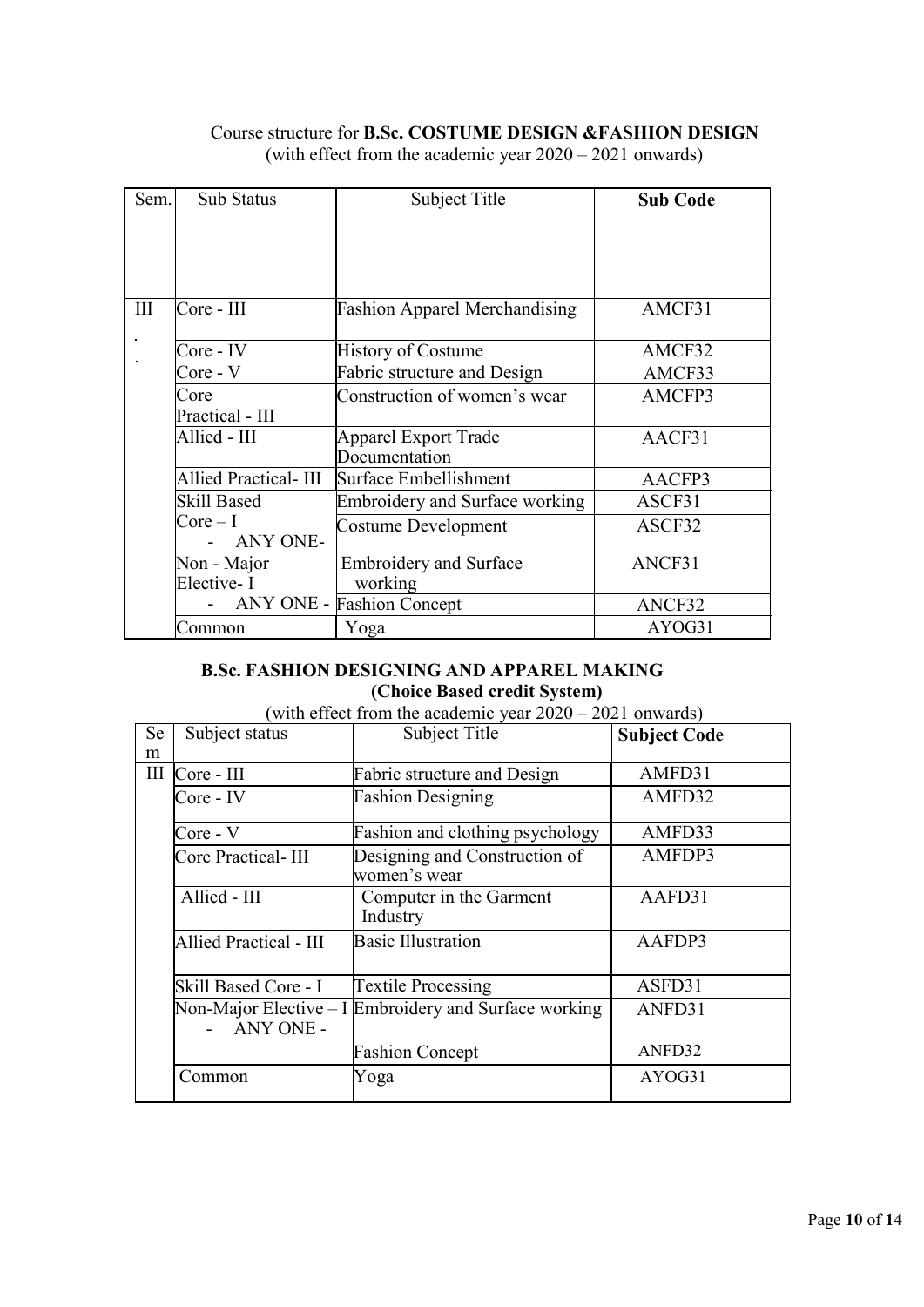## **B.Sc. FASHION TECHNOLOGY**

(Choice Based Credit System) (with effect from the academic year 2020-2021 onwards)

| Sem | <b>Subject Status</b>                    | Subject Title                            | Subject Code |
|-----|------------------------------------------|------------------------------------------|--------------|
| Ш   | Core - III                               | <b>History of Costume</b>                | AMFT31       |
|     | Core - IV                                | <b>Fashion Apparel Merchandising</b>     | AMFT32       |
|     | $Core - V$                               | Fabric structure and Design              | AMFT33       |
|     | Core<br>Practical-III                    | Construction of Children's<br>Wear       | AMFTP3       |
|     | $\text{Allied}-\text{III}$               | <b>CAD</b> in Textiles and Fashion       | AAFT31       |
|     | Allied<br>Practical - III                | Computer Aided Designing                 | AAFTP3       |
|     | <b>Skill Based</b><br>Core - I           | <b>Embroidery and Surface</b><br>working | ASFT31       |
|     | Non-Major<br>$Electric - I$<br>-ANY ONE- | <b>Embroidery and Surface</b><br>working | ANFT31       |
|     |                                          | <b>Fashion Concept</b>                   | ANFT32       |
|     | Common                                   | Yoga                                     | AYOG31       |

### **B.Sc COMPUTER SCIENCE**

(Choice Based Credit System) (with effect from the academic year 2020-2021 onwards)

| Sem | <b>Subject Status</b> | Subject Title                       | Sub Code |
|-----|-----------------------|-------------------------------------|----------|
|     | Core                  | Java Programming                    | AMCS31   |
| Ш   | Core                  | Digital Design                      | AMCS32   |
|     | Major Practical -     | Java Programming                    | AMCSP3   |
|     | Ш                     |                                     |          |
|     | Allied -III           | <b>Scripting Languages</b>          | AACS31   |
|     | Allied Practical -    | <b>Scripting Languages</b>          | AACSP3   |
|     | Ш                     |                                     |          |
|     | Skill Based I Core    | Introduction to BigData             |          |
|     |                       | analytics                           | ASCS31   |
|     | Non-Major             | <b>Fundamentals of Internet and</b> | ANCS31   |
|     | Elective              | <b>Emerging Technologies</b>        |          |
|     | -ANY ONE -            | Basic ProgrammingDesign             | ANCS32   |
|     | Common                | Yoga                                | AYOG31   |
|     |                       |                                     |          |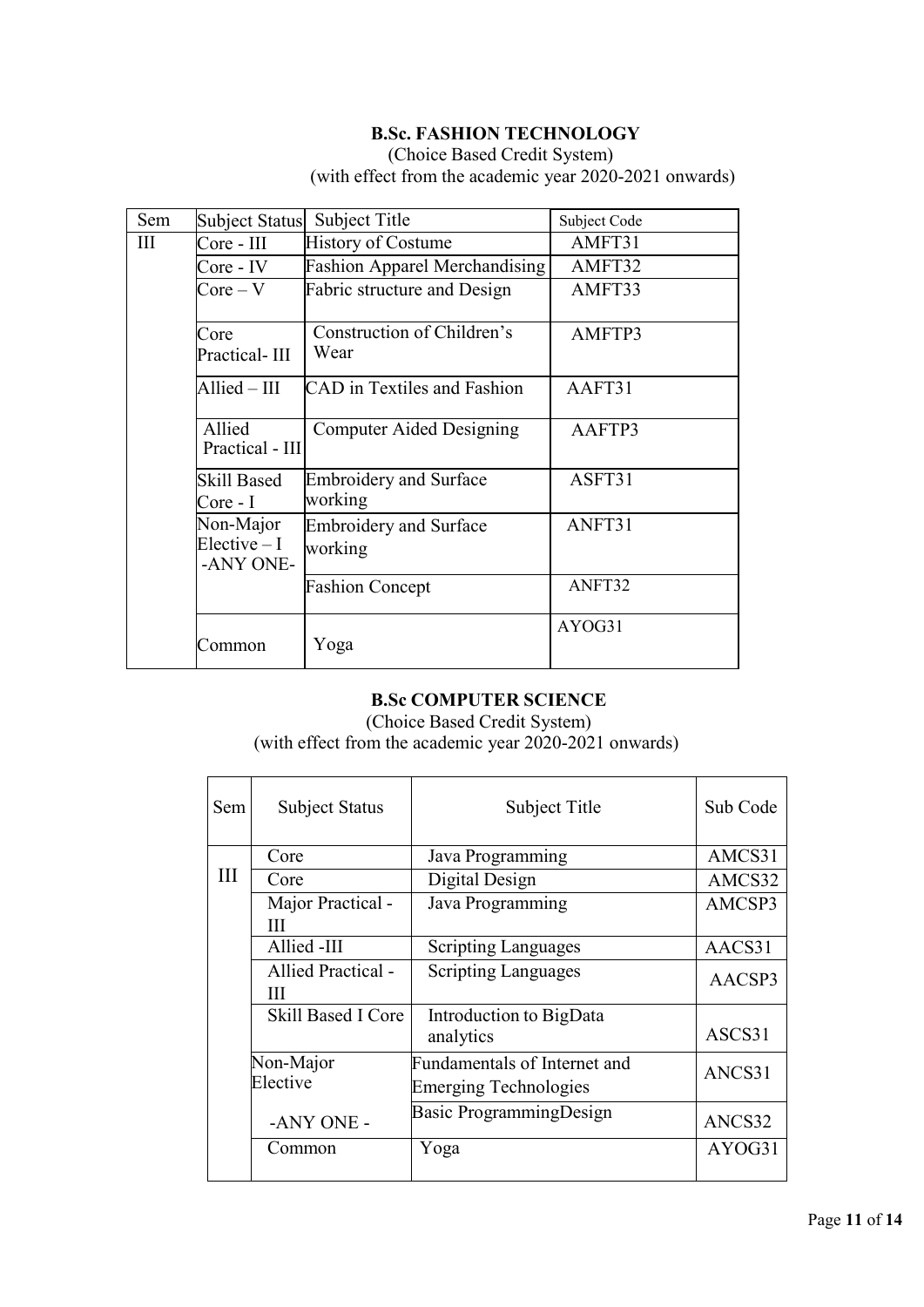# B.Sc.Mathematics ( Choice Based Credit System) ( with effect from the academic year 2020-2021onwards)

| Sem | <b>Sub Status</b> | <b>Subject Title</b>          | Sub Code |
|-----|-------------------|-------------------------------|----------|
| III | Language          | Tamil/Other                   |          |
|     |                   | Languages                     |          |
|     | Language          | English                       | A2EN31   |
|     | Core-III          | Sequences and Series          | AMMA31   |
|     | Paper-V           |                               |          |
|     | Allied-II         | Statistics-I                  | AAST11   |
|     |                   | <b>OR</b>                     |          |
|     |                   | Physics                       | AAPH11   |
|     |                   | Physics - Practicals          | AAPHP1   |
|     |                   | <b>OR</b>                     |          |
|     |                   | Chemistry                     | AACH11   |
|     |                   | <b>Chemistry - Practicals</b> | AACHP1   |
|     |                   | <b>OR</b>                     |          |
|     |                   | <b>Computer Science</b>       | AACM11   |
|     | Allied $-I$       | Algebra and Differential      | AAMA11   |
|     | (For Science      | <b>Equations</b>              |          |
|     | Students)         |                               |          |
|     | <b>Skill</b>      | <b>Vector Calculus</b>        | ASMA31   |
|     | <b>Based core</b> |                               |          |
|     | Non - Major       | Mathematics for               | ANMA31   |
|     | Elective          | Competitive                   |          |
|     | (Anyone)          | Examinations-I                |          |
|     |                   | Fundamentals of               | ANMA32   |
|     |                   | Statistics-I                  |          |
|     | Common            | Yoga                          | AYOG31   |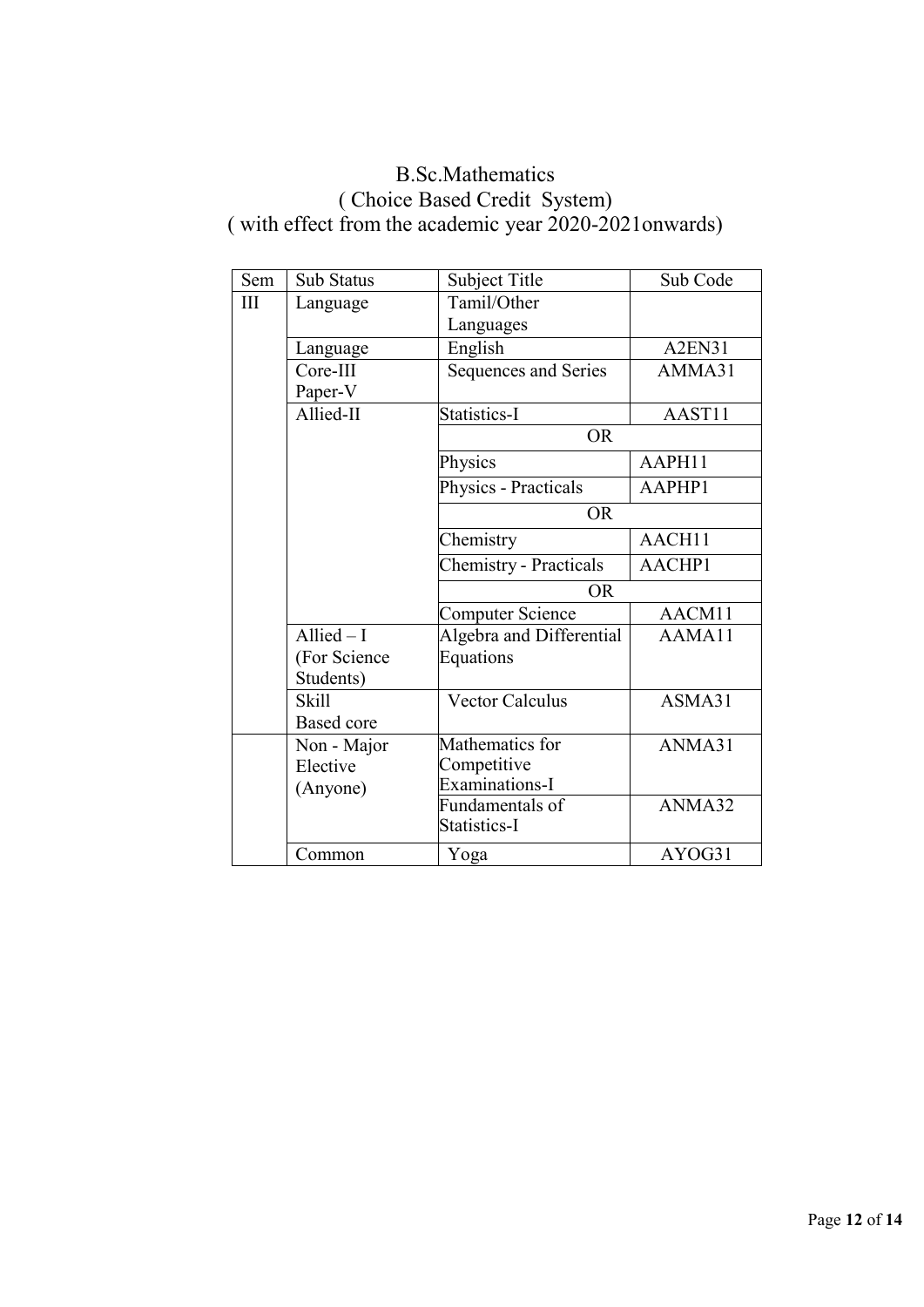| Sem | Category of Subjects                                         | Sub code |
|-----|--------------------------------------------------------------|----------|
|     | <b>Core Theory-3</b>                                         |          |
|     | <b>Applied Electronics</b>                                   | AMEL31   |
|     | <b>Core Theory-4</b>                                         |          |
|     | Electronic Measurement and Circuit Theory                    | AMEL32   |
|     | <b>Core Practical III</b>                                    |          |
|     | Electronic Circuits Lab - I                                  | AMELP3   |
|     | <b>Core Practical IV</b>                                     |          |
|     | Measurements Lab                                             | AMELP4   |
|     | <b>Allied Theory- III (for Electronics)</b>                  |          |
|     | Applied Mathematics                                          | AAEM11   |
|     | <b>Allied Theory- III (for others)</b>                       |          |
|     | <b>Electronic Devices</b>                                    | AAEL31   |
| III | <b>Allied Practical III (for Electronics)</b>                |          |
|     | Simulations of AppliedMathematics                            | AAEMP1   |
|     | <b>Allied Practical III (for others)</b>                     |          |
|     | Electronic Devices Lab                                       | AAELP3   |
|     | <b>Skill Based Core</b>                                      |          |
|     | <b>Consumer Electronic Appliances</b>                        | ASEL31   |
|     | <b>Non-Major Elective (Select anyone)</b>                    |          |
|     | Electronic Trouble shooting                                  | ANEL31   |
|     | Computer Hardware                                            | ANEL32   |
|     | Common                                                       |          |
|     | Yoga                                                         | AYOG31   |
|     | At least any one of the subject oriented online MOOC courses | AOEL3A   |

# B.SC (ELECTRONICS)